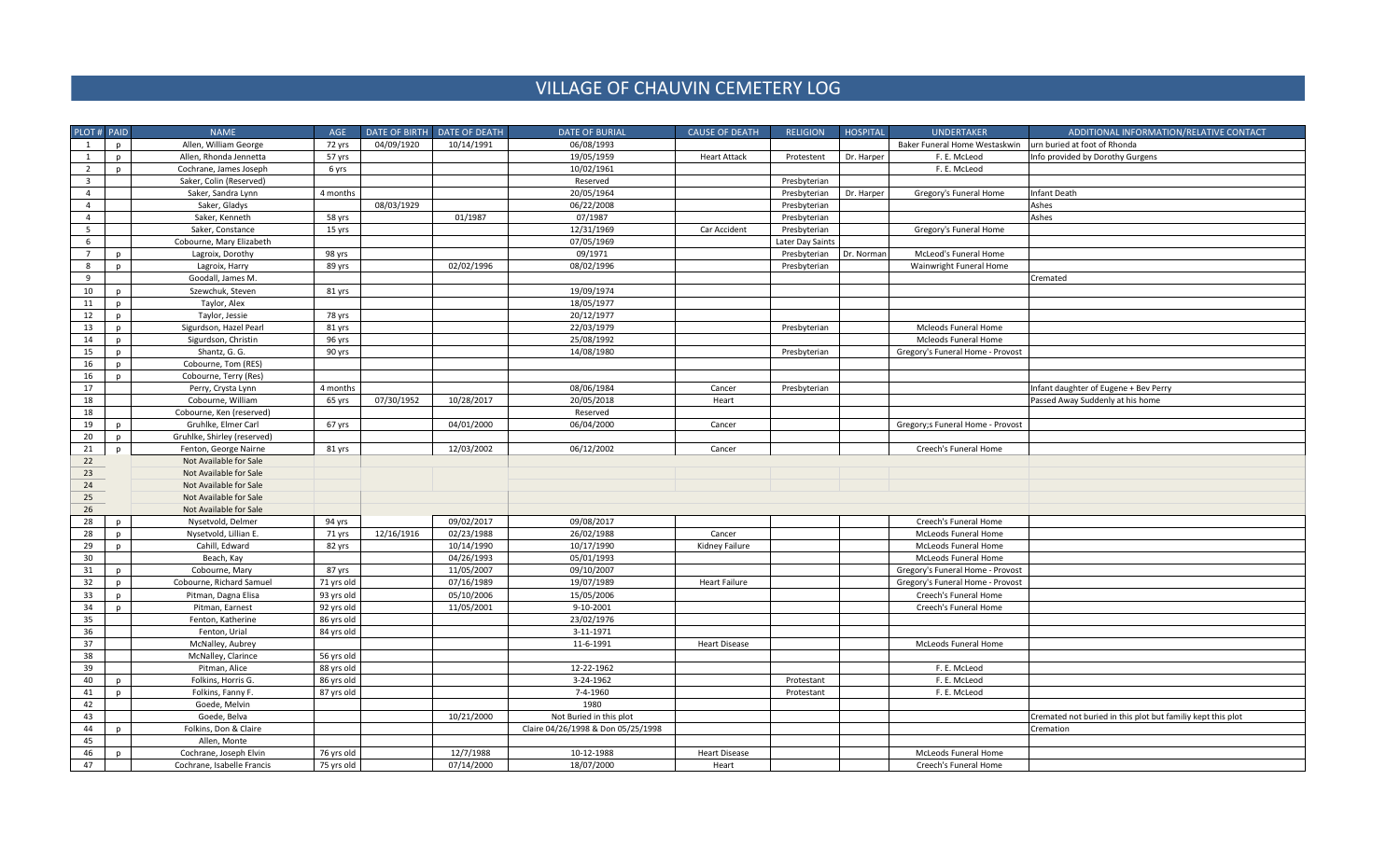| 48 |              | Keith, A.E.                     | 82 yrs old |            |            | 12-8-1958  |                      | Presbyterian | Dr. Harper | F. E. McLeod                |                                           |
|----|--------------|---------------------------------|------------|------------|------------|------------|----------------------|--------------|------------|-----------------------------|-------------------------------------------|
| 49 | p            | Duncan, John                    | 82 yrs old | 10-25-1876 |            | 12-12-1958 |                      | Protestent   |            | F. E. McLeod                |                                           |
| 50 | p            | Goede, Irvin P.                 | 96 yrs old | 02/02/1905 | 05/08/2001 | 11-5-2001  |                      |              |            | Creech's Funeral Home       |                                           |
| 50 | p            | Mulhall, Lynn Melissa (Perkins) | 27 yrs old | 09/30/1975 | 03/21/2007 | 30/09/2007 |                      |              |            |                             | Daughter of Lee and Harold Goede/Cremated |
| 51 | p            | Goede, Mary E.                  | 82 yrs old |            | 02/14/1995 | 16/02/1995 |                      |              |            | Gregory's Funeral Home      |                                           |
| 52 |              | Kisio, Annie                    | 87 yrs old |            | 10/19/1993 | 22/10/1993 |                      |              |            | Wainwright Funeral Service  |                                           |
| 53 |              | Kisio, Karl                     | 68 yrs old |            |            | 20/02/1963 |                      |              |            |                             |                                           |
| 54 | $\mathbf{D}$ | Goede. George J. Jr.            |            |            |            | 01/1981    |                      |              |            |                             | Ashes Buried                              |
| 54 |              | Reinhart, Mildred K.            |            | 01-10-1918 | 05-19-2014 | 10-03-2015 |                      |              |            |                             | <b>Ashes Buried</b>                       |
| 55 |              | Del Frari, Franies Irene        | 63 yrs old |            |            | 20/11/1974 |                      |              |            |                             |                                           |
| 55 |              | Del Frari, Joe                  |            |            |            |            |                      |              |            |                             | Ashes on his farm                         |
| 56 | $\mathbf{D}$ | Stone, Montague L.              |            |            |            | 16/10/1962 |                      |              | Dr. Harper | Gregory's Funeral Home      |                                           |
| 57 | p.           | Stone, Robert H.                |            |            |            | 9-9-1965   |                      |              |            | F. E. McLeod                |                                           |
| 58 |              | Baker, Dona Etta                | 73 yrs old |            |            | 1-5-1964   |                      |              | Dr. Harper | Gregory's Funeral Home      |                                           |
| 59 |              | Baker, Otto                     |            |            |            | 2-6-1967   |                      |              |            |                             |                                           |
| 60 |              | Spence, W.O.                    | 59 yrs old |            |            | 29/11/1967 |                      | Presbyterian | Dr. Harper | Gregory's Funeral Home      |                                           |
| 61 |              |                                 |            |            |            |            |                      |              |            |                             |                                           |
| 62 |              | Hassall, Harry                  | 73 yrs old | 12/03/1893 | 12/02/1967 | 1967       |                      |              |            |                             |                                           |
| 63 |              | Hassall, Carrie                 | 95 yrs old |            | 18/12/2001 | 20/12/2001 |                      |              |            |                             |                                           |
| 64 |              | Hassall, Bradley                |            |            |            | 1966       |                      |              |            |                             | Infant Death                              |
| 65 | $\mathbf{D}$ | Atkins, Bart                    |            |            |            | 30/04/1970 |                      |              |            |                             |                                           |
| 66 | p            | Atkins, Dorothy Anderson        | 94 yrs old | 02/18/1908 | 10/26/2002 | 29/10/2002 |                      | Presbyterian |            | Parkview Funeral Chaples    |                                           |
| 67 |              | Heisler, Brian                  | 55 yrs old |            | 10/29/2004 | 3-11-2004  | Cancer               | Presbyterian |            | Creech's Funeral Home - WWT |                                           |
| 68 | $\mathbf{D}$ | Blacklock, Gladys               | 78 yrs old |            |            | 29/09/1978 |                      |              |            |                             |                                           |
| 69 | p            | Heisler, Dorothy                | 56 yrs old |            |            | 24/09/1979 |                      | Presbyterian |            |                             |                                           |
| 70 | p            | Heisler, Alfred                 | 86 yrs old | 08/20/1974 | 02/10/1986 | 26/11/2010 | Hit by Train         | Presbyterian |            | Creech's Funeral Home - WWT | Worked for CN                             |
| 71 |              | Fescuic, Gordon                 |            |            |            | 14/02/1986 |                      |              |            |                             |                                           |
| 72 | p            | Fescuic,                        |            |            |            |            |                      |              |            |                             |                                           |
| 73 |              | Not Available for Sale          |            |            |            |            |                      |              |            |                             |                                           |
| 74 |              | Not Available for Sale          |            |            |            |            |                      |              |            |                             |                                           |
| 75 |              | Not Available for Sale          |            |            |            |            |                      |              |            |                             |                                           |
| 76 | $\mathbf{D}$ | Olson, Peter                    |            |            |            |            |                      |              |            |                             |                                           |
| 77 | p            | Olson, Marjorie                 |            |            | 12/20/1985 | 12-24-1985 | <b>Heart Attack</b>  |              |            |                             |                                           |
| 78 |              |                                 |            |            |            |            |                      |              |            |                             |                                           |
| 79 | p            | Fahner, George                  |            |            | 10/28/1985 | 1-11-1985  | <b>Heart Disease</b> |              |            |                             | Cremation                                 |
| 79 | p            | Fahner, Helene                  | 90 yrs old |            | 09/03/2003 | 08/05/2004 |                      |              |            | Westlawn Funeral Chapel     | Cremation                                 |
| 80 | p            | Cunningham, Gordon D.           | 92 yrs old |            |            | 6-10-1978  |                      |              |            |                             |                                           |
| 81 | p            | Hawthorn, Oscar                 | 80 yrs old |            |            | 1-12-1975  |                      |              |            |                             |                                           |
| 82 | p            | Hawthorn, Albena Mabel          | 95 yrs old |            | 01/06/1989 | 11-1-1989  | Old Age              | Presbyterian |            | Gregory's Funeral Home      |                                           |
| 83 | <sub>D</sub> | Workun, Bernadette (Reserved)   |            |            |            |            |                      |              |            |                             |                                           |
| 84 | p            | Miller, Lyle                    | 66 yrs old |            | 0712/1982  | 12-7-1982  | <b>Heart Attack</b>  |              |            |                             |                                           |
| 85 | p            | Miller, W.N.                    | 91 yrs old |            | 05/21/1982 |            |                      |              |            |                             |                                           |
| 86 | p            | Miller, Mabel                   | 94 yrs old |            |            | 21/11/1981 |                      |              |            |                             |                                           |
| 87 | p            | Diamond, Wililam Reinhart       | 88 yrs old |            |            | 16/06/1979 |                      |              |            |                             |                                           |
| 88 | p.           | Diamond, Eva M.                 | 74 yrs old |            |            | 23/12/1971 |                      |              |            |                             |                                           |
| 89 | p            | Diamond, Charles M.             | 84 yrs old |            |            | 4-1-1970   |                      |              |            |                             |                                           |
| 90 |              | Goede, Clara                    |            |            |            | 19/01/1963 |                      |              | Dr. Harper | Gregory's Funeral Home      |                                           |
| 90 |              | Covert, Clara Olive             |            | 09/10/1921 | 12/7/2009  | 18/07/2010 |                      |              | Dr. Harper | Gregory's Funeral Home      | Cremation                                 |
| 91 |              | Goede, George J.                |            |            |            | 21/12/1963 |                      |              |            |                             |                                           |
| 92 | p            | Stone, Ethel                    |            |            | 03/26/1982 | 29/03/1982 | Stroke               |              |            |                             |                                           |
| 93 | p            | Stone, Leonard G.               |            |            |            | 28/01/1963 |                      |              | Dr. Harper | Gregory's Funeral Home      |                                           |
| 94 | p            | Hepburn, J.P. Mrs.              | 69 yrs old |            |            | 21/12/1960 |                      |              | Dr. Harper | F. E. McLeod                |                                           |
| 95 | p            | Hepburn-Reserved                |            |            |            |            |                      |              |            |                             |                                           |
| 96 | D            | Swan, Jessie                    | 96 yrs old |            |            | 19/07/1974 |                      |              |            |                             |                                           |
| 97 | p            | Mackenzie, Robert George        | 76 yrs old |            |            | 11-8-1963  |                      | Protestant   | Dr. Harper | F. E. McLeod                |                                           |
| 98 | p.           | Cargill, Willumina              | 83 yrs old |            |            | 24/12/1953 |                      | Presbyterian |            |                             |                                           |
| 99 | p            | Cargill, Frank                  |            |            |            | 1970       |                      |              |            |                             |                                           |
|    |              |                                 |            |            |            |            |                      |              |            |                             |                                           |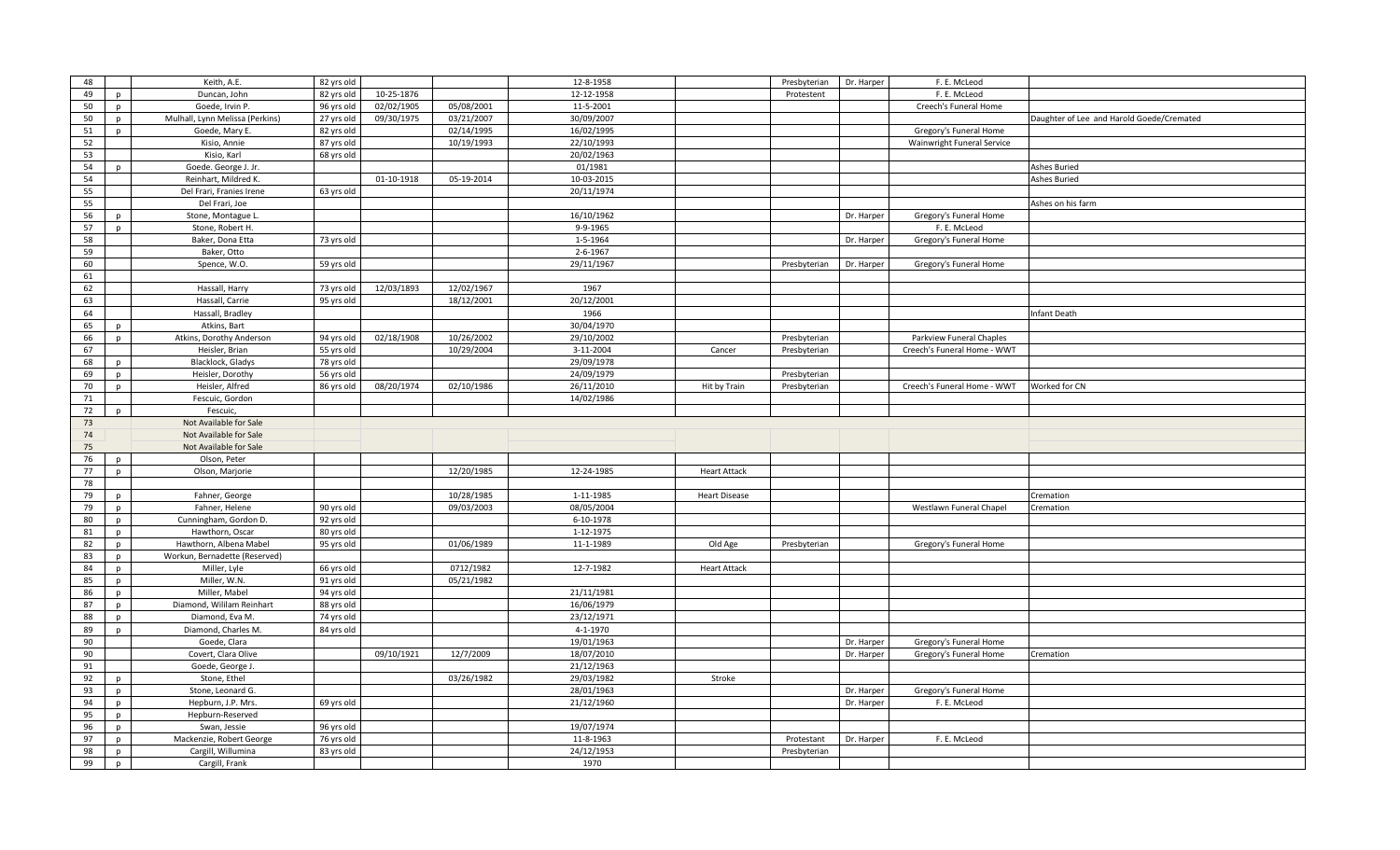| 100  | Trimble, Charlotte<br><sub>D</sub>           | 87 yrs old |            |            | 21/06/1952           |                      | Presbyterian | Dr. Oakley |                                                               | Mother - Mrs. Sigurdson                  |
|------|----------------------------------------------|------------|------------|------------|----------------------|----------------------|--------------|------------|---------------------------------------------------------------|------------------------------------------|
| 101  | Mauson, Mabel K.<br>p                        | 71 yrs old |            |            | 21/09/1952           |                      |              |            |                                                               | Wife of Phillip                          |
| 102  | Mauson, Philys<br>p                          | 79 yrs old |            |            | 7-2-1961             |                      | C of E       | Dr. Harper | F.E. McLeod                                                   |                                          |
| 103  | Dahl, Edward J.                              | 73 yrs old |            |            | 16/03/1953           |                      | Lutheran     |            | F.E. McLeod                                                   |                                          |
| 104  | Boutillier, Una                              | 91 yrs old |            | 02/28/2019 | 08/2019              |                      |              |            |                                                               |                                          |
| 105  | Newstead, John D.                            | 75 yrs old |            |            | 18/06/1953           |                      |              |            | F. E. McLeod                                                  |                                          |
| 106  | Rea, Cora Bell<br>$\mathsf{D}$               | 83 yrs old |            |            | $9 - 2 - 1953$       |                      |              |            |                                                               | Died suddenly at home in her sleep       |
| 107  | Rea, Frederick<br>p                          |            |            |            | 3-12-1947            |                      |              |            |                                                               | Moved from old cemetery October 28, 1982 |
| 108  | p<br>Rea - Reserved                          |            |            |            |                      |                      |              |            |                                                               |                                          |
| 109  | Newstead, George Edgar<br>p                  | 72 yrs old |            |            | 21/11/1953           |                      |              |            |                                                               |                                          |
| 110  | Newstead, Margaret<br>$\mathbf{D}$           | 89 yrs old |            |            | 9-4-1976             |                      |              |            |                                                               |                                          |
| 111  | Petrie, William<br>p                         | 74 yrs old |            |            | 13/07/1973           |                      |              |            |                                                               |                                          |
| 111A | Petrie, Willamena<br>p                       |            |            |            |                      |                      |              |            |                                                               | Ashes spread on homestead - no year      |
| 112  | Petrie, Isabella<br>p                        | 87 yrs old |            |            | 25/03/1976           |                      |              |            |                                                               |                                          |
| 113  | Miller, W.N. Mrs.<br>p                       | 65 yrs old |            |            | 14/01/1954           |                      | Presbyterian |            |                                                               |                                          |
| 114  | Miller, Baby<br>p                            | 1 day old  |            |            | 18/10/1963           |                      |              | Dr. Harper | F. E. McLeod                                                  | 1 day old                                |
| 115  | p<br>Buck, Jerome                            | 65 yrs old |            |            | 9-11-1956            |                      |              |            |                                                               |                                          |
| 115  | Buck, Edna Lois<br>p                         | 64 yrs old |            |            | 3-8-1991             |                      |              |            | McLeod's Funeral Home                                         |                                          |
| 116  | Buck, Ruth Evaline<br>p.                     | 80 yrs old | 31/01/1907 | 27/01/1988 | 5-7-1988             | <b>Bowel Surgery</b> |              |            |                                                               | Ashes spread on husbands grave           |
| 117  | Res. - Hinshaw, Fred<br>p                    |            |            |            | <b>Buried in USA</b> |                      | Methodist    |            |                                                               |                                          |
| 118  | Hinshaw, Larrua Olive<br>p                   | 71 yrs old |            | 23-06-1957 | 27/06/1957           |                      | Methodist    |            | F. E. McLeod                                                  | Died in Edmonton                         |
| 119  | Hinshaw, Wedell<br>p                         |            |            |            | Burried in B.C       |                      | Methodist    |            |                                                               |                                          |
| 120  | Roulston, Elizabeth<br>p                     |            | 4-12-1957  | 2-12-1957  | 4-12-1957            |                      | Presbyterian | Dr. Harper | F. E. McLeod                                                  |                                          |
| 121  | Roulston, Herbert                            | 66 yrs old |            |            | 3-3-1975             |                      |              |            |                                                               |                                          |
| 122  | Wahlberg, Henning                            | 81 yrs old |            |            | 12-4-1976            |                      |              |            |                                                               |                                          |
| 123  | Krezzies, Mrs.<br>D.                         | 86 yrs old |            |            | 5-4-1983             |                      |              |            | Gregory's Funeral Home - Provost Mrs. George Champan's Mother |                                          |
| 124  | Chapman, Dennis<br>p.                        | 19 yrs old |            |            | 15/09/1978           | Cancer               |              |            |                                                               |                                          |
| 125  | Chapman - Reserved<br>p                      |            |            |            |                      |                      |              |            |                                                               |                                          |
| 126  | Chapman - Reserved<br>p.                     |            |            |            |                      |                      |              |            |                                                               |                                          |
| 127  | Chapman - Reserved<br>p                      |            |            |            |                      |                      |              |            |                                                               |                                          |
| 128  | Chapman, Don<br>p                            | 63 yrs old | 10/14/1954 | 08/23/2018 | 08/30/2018           | Heat??               | Presbyterian | Provost    | Gregory's Funeral Home                                        |                                          |
| 129  | Chapman, Ann Martha<br>D                     | 78 yrs old |            | 07/25/2006 | 28/07/2006           | <b>Blood Cancer</b>  |              |            | Gregory's Funeral Home                                        |                                          |
| 130  | Chapman, George Edmund<br>p                  | 80 yrs old |            | 10/12/2002 | 16/10/2002           | Stroke               | Presbyterian |            | Gregory's Funeral Home                                        |                                          |
| 131  | Chapman, Edmund<br>p                         | 98 yrs old |            |            | 18/11/1988           | Old age              | Presbyterian |            |                                                               |                                          |
| 132  | Chapman, (Fisher) Mary Ann<br>$\mathbf{D}$   | 90 yrs old |            | 12/19/1985 | 23/12/1985           |                      | Presbyterian |            |                                                               |                                          |
| 133  |                                              |            |            |            |                      |                      |              |            |                                                               |                                          |
| 134  | Prosser, Mary                                | 93 yrs old |            | 11/19/2005 | 29/11/2005           |                      |              |            | Creech's Funeral Home                                         | Cremation                                |
| 134  | Nicholson, Lorna                             | 64 yrs old |            | 06/18/2008 | 6-22-2008            |                      | Presbyterain |            | Creech's Funeral Home                                         | Cremation                                |
| 134  | Nicholson, Gene                              | 46 yrs old |            | 07/01/2008 | $6 - 7 - 2008$       | Accident             |              |            | Hayne Stocks - Edmonton                                       | Cremation                                |
| 135  | Prosser, Melvin                              |            |            |            | 9-11-1977            |                      |              |            |                                                               |                                          |
| 136  | Gabrielson, Axel                             |            |            |            |                      |                      |              |            |                                                               |                                          |
| 136  | Gabrielson, Harry                            | 79 yrs old | 03/28/1920 | 03/17/2000 | 8-22-2000            |                      |              |            |                                                               | Cremation                                |
| 136  | Gabrielson, Laurence                         |            |            |            |                      |                      |              |            |                                                               |                                          |
| 137  | Gabrielson, Emma                             |            |            |            |                      |                      |              |            |                                                               |                                          |
| 138  | Baynham, Tammy Lee                           | 1 Day old  |            |            | 8-11-1966            |                      |              |            | Gregory's Funeral Home                                        | Infant Death                             |
| 139  | Dey, Carey Allen (maybe #142)                |            |            |            | 01-09-1959           |                      |              | Dr. Harper | F. E. McLeod                                                  | Infant Death                             |
| 140  | Dey, George<br>p                             | 80 yrs old |            | 11/01/2005 | 3-11-2005            |                      |              |            | Autum Rose Funeral Home                                       |                                          |
| 141  | Dey, Shirley Marguerite Grace (Baynham)<br>D | 68 yrs old |            | 06/28/2004 | 3-7-2004             |                      |              |            | Creech's Funeral Home                                         | At home, lung aneurism                   |
| 142  | p                                            |            |            |            |                      |                      |              |            |                                                               |                                          |
| 143  | Haldenby, Hilda Emaline                      |            |            | 03/1968    |                      |                      |              |            |                                                               |                                          |
| 144  | Haldenby, Clarence                           |            |            | 08/16/1967 |                      |                      |              |            |                                                               |                                          |
| 145  | Armour, Thomas                               |            |            |            | 30/06/1965           |                      |              |            |                                                               |                                          |
| 146  | Armour, Mildred (Heisler)                    | 91 yrs old |            |            | 15/11/2013           |                      |              |            | Creech's Funeral Home                                         |                                          |
| 147  | Neil, Irving Eugene<br>$\mathbf{D}$          | 93 yrs old | 11/08/1886 | 05/23/1980 | 26/05/1980           |                      | Presbyterian |            | McLeod Funeral Home WWT                                       |                                          |
| 148  | Neil, Viney Mary<br>D                        |            |            |            | 25/07/1962           |                      |              |            |                                                               |                                          |
| 149  | Lang, Dorothy<br>p                           | 98 yrs old |            |            | 9-5-1992             |                      |              |            | Gregory's Funeral Home                                        |                                          |
| 150  | Lang, E.B.<br>p                              | 76 yrs old |            |            | 26/10/1962           |                      |              |            |                                                               |                                          |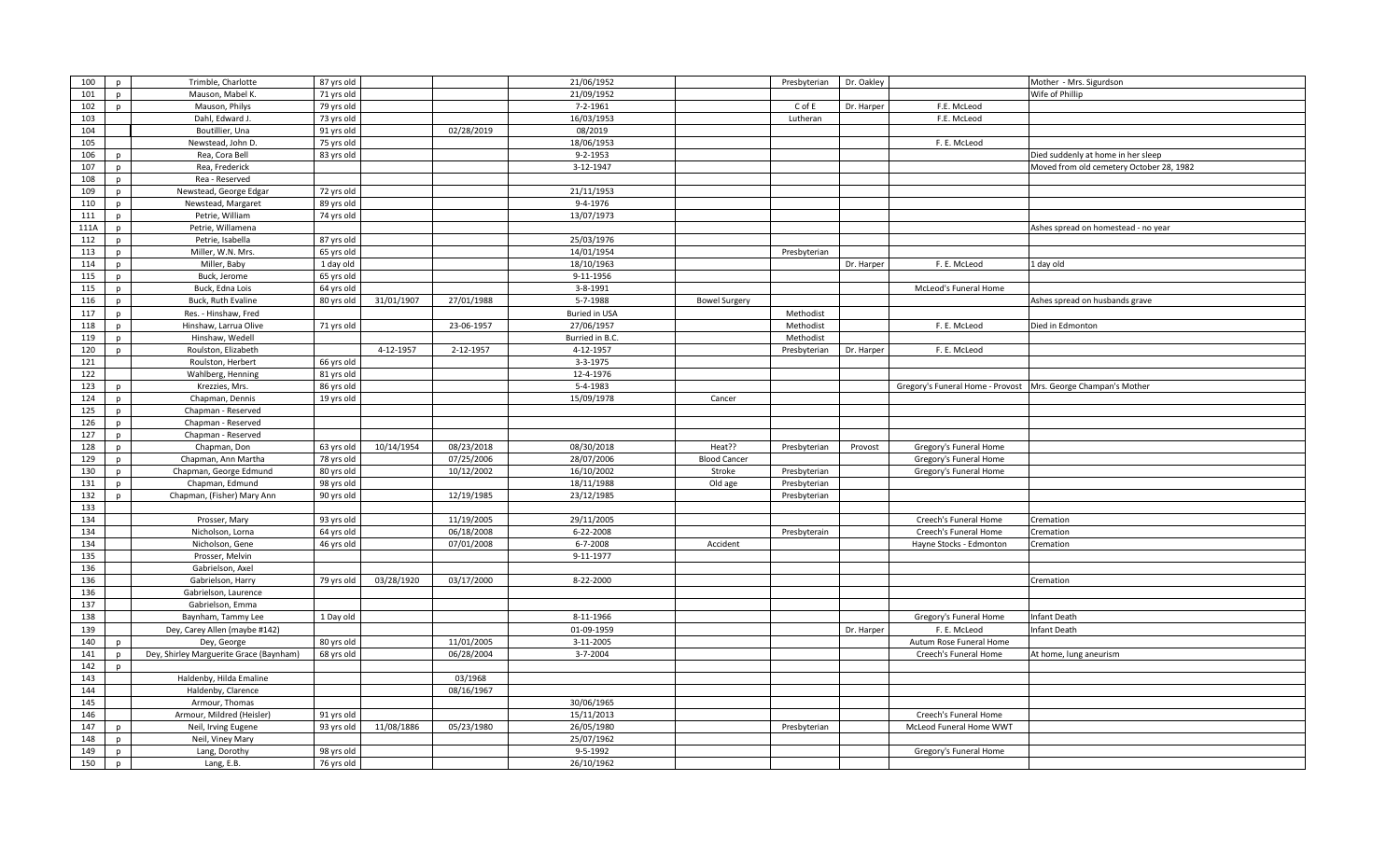| 151        | p            | Hein, John                           | 77 yrs old |            |            | 4-4-1961                |                                 |              | Dr. Harper | Gregory's Funeral Home     |                          |
|------------|--------------|--------------------------------------|------------|------------|------------|-------------------------|---------------------------------|--------------|------------|----------------------------|--------------------------|
| 152        | p            | Hein, Dorothy                        | 82 yrs old |            |            | 2-9-1970                |                                 |              |            |                            |                          |
| 153        | p            | Ryall, Charles W.                    | 81 yrs old |            |            | 16/12/1959              |                                 | Protestant   | Dr. Harper | F. E. McLeod               |                          |
| 154        | $\mathsf{p}$ | Ryall, Flossie Maude                 | 84 yrs old |            |            | 15/05/1970              |                                 |              |            |                            |                          |
| 155        | p            | Tarrar, Wilbert                      | 91 yrs old |            |            | 5-7-1962                |                                 |              |            | F. E. McLeod               |                          |
| 156        |              | Dickson, Douglas                     | 9 yrs old  |            |            | 5-5-1965                |                                 |              |            | F. E. McLeod               |                          |
| 157        |              | Dickson, Gordon (Spud)               |            |            |            | 2-7-2014                |                                 |              |            | Creech's Funeral Home      |                          |
| 158        |              | Dickson - Reserved                   |            |            |            |                         |                                 |              |            |                            |                          |
| 159        |              | Dickson, Sam                         |            |            |            | 04/1968                 |                                 |              |            |                            |                          |
| 160        |              | Dickson, Myrtle Mary                 | 90 yrs old |            |            | 16/08/1978              |                                 |              |            |                            |                          |
| 161        |              | Dickson, Marlene Ethel               |            |            |            |                         |                                 |              |            |                            |                          |
| 162        | p            | Neil, Murray James                   | 27 yrs old |            | 05/05/1980 | 8-5-1980                | Motorcycle Accident             | Presbyterian |            | McLeod's Funeral Home WWT  |                          |
| 163        | p            | Delemont, Barb                       | 58 yrs old |            | 05/18/2014 | 20/05/2014              |                                 |              |            |                            |                          |
| 164        | p            |                                      |            |            |            |                         |                                 |              |            |                            |                          |
| 165        | p            | Cargill, Charles Dundas              | 84 yrs old |            | 11/07/1985 | 11-11-1985              | Heart                           |              |            | Wainwright Funeral Service |                          |
| 166        | p            | Cargill, Mary                        | 92 yrs old |            | 01/14/2006 | 18/01/2006              |                                 |              |            | Creech's Funeral Home      |                          |
| 167        | p            | Gregory, Elsie                       | 78 yrs old |            |            | 05/1986                 |                                 |              |            | McCaw Funeral Home         | Cremation                |
| 168        |              | Gregory, Alfred Harrington           | 92 yrs old |            | 02/14/1998 | 26/07/1998              |                                 |              |            | McCaw Funeral Home         | Cremation                |
| 170        |              |                                      |            |            |            |                         |                                 |              |            |                            |                          |
| 171        | p            | Beatty, Jean Allan                   | 82 yrs old |            | 05/19/1997 | 22/05/1997              | Stroke                          |              |            | McLeods Funeral Home       |                          |
| 172        | p            | Beatty, William                      |            |            | 05/13/1986 | 05/1986                 | Cancer                          |              |            |                            |                          |
| 173        |              | Miller, Bob                          |            |            | 06/02/1987 | 1987                    |                                 |              |            |                            |                          |
| 174        |              | Sibbly, Cathleen Lois                | 67 yrs     |            | 02/01/1999 | 09/05/1999              | Cancer                          |              |            |                            |                          |
| 174        |              | Sibbly, James Verne                  | 56 yrs     |            | 08/06/1898 | 08/1989                 |                                 |              |            |                            | Cremation                |
| 177        | p            | Turcotte, Maurice & Marie - Reserved |            |            |            |                         |                                 |              |            |                            | Paid                     |
| 179        |              | Reinhart - Reserved                  |            |            |            |                         |                                 |              |            |                            |                          |
| 180        |              | Reinhart, Lin Owen                   | 28 yrs old |            | 02/04/1988 | 6-4-1988                | Vehicle Accident                |              |            | McLeod's Funeral Home WWT  |                          |
| 181        | p            | Mrs. Tessier                         | 92 yrs old |            | 02/03/1991 |                         |                                 |              |            |                            | At Red Deer              |
| 182        | p            | Tessier, W.W.                        |            |            | 02/21/1982 | 25/02/1982              |                                 |              |            | McLeod's Funeral Home WWT  |                          |
| 183        | p            | Gordon, Mrs. William                 |            |            | 09/21/1988 | 26/09/1988              | <b>Brain Tumor</b>              |              |            |                            |                          |
| 184        | p            | Gordon, William Oliver               | 69 yrs old | 09/16/1911 | 03/21/1981 | 25/03/1981              |                                 | Presbyterian |            | McLeod's Funeral Home WWT  |                          |
| 185        |              | Roulston, Fred                       |            |            |            | 31/12/1977              |                                 |              |            |                            |                          |
| 186        |              | Roulston, Gerda                      | 94 yrs old |            | 03/14/2006 | 18/03/2006              |                                 |              |            | Creech's Funeral Home      | Cremation                |
| 187        | p            | Gabrielson, Vernon Leslie            | 52 yrs old |            |            | 24/08/1981              | Cancer                          | Luthern      |            | Gregory's Funeral Home     |                          |
| 188<br>189 |              | Gabrielson, Raymond                  | 19 yrs old |            | 19/11/1980 | 2-12-1977<br>28/11/1980 | Trench Caved In<br>Car Accident | <b>RLDS</b>  |            |                            |                          |
| 189        | p            | Goodall, Donald<br>Goodall, James    | 18 yrs old |            | 01/07/2003 | 29/06/1983              |                                 |              |            | Provost Funeral Home       |                          |
| 189        | p<br>p       | Reserved - Goodall, Phylis           |            |            |            |                         |                                 |              |            |                            | Cremation                |
| 190        |              |                                      |            |            |            |                         |                                 |              |            |                            |                          |
| 191        |              | Parcels, Delburt William             | 81 yrs old |            |            | 10-1-1967               |                                 |              | Dr. Harper | Gregory's Funeral Home     |                          |
| 192        |              | Taylor, Don & Elsie                  |            |            |            |                         |                                 |              |            |                            |                          |
| 193        |              | Taylor, Christine                    | 81 yrs old |            |            | 31/01/1978              |                                 |              |            |                            |                          |
| 194        |              | Taylor, Alexander                    | 83 yrs old |            |            | $6 - 1 - 1964$          |                                 |              |            |                            |                          |
| 195        |              | Taylor, Reserved                     |            |            |            |                         |                                 |              |            |                            |                          |
| 196        |              | Taylor, Reserved                     |            |            |            |                         |                                 |              |            |                            |                          |
| 197        |              | Young, Jeanie Rankin                 | 83 yrs old |            |            | 30/06/1976              |                                 |              |            |                            |                          |
| 198        |              | Young, Hugh                          | 76 yrs old |            |            | 5-6-1963                |                                 |              | Dr. Harper | Gregory's Funeral Home     |                          |
| 199        |              | Higginson, John Harry                | 91 yrs old |            |            | 12/1975                 |                                 |              |            |                            |                          |
| 200        |              | Higginson, Elsie                     | 83 yrs old |            |            | 13/03/1963              |                                 |              | Dr. Harper | Gregory's Funeral Home     |                          |
| 201        | p            | Ryall, Lily                          | 66 yrs old |            | 12/12/1991 | 16/12/1991              | Cancer                          |              |            | McCaws Funeral Home        |                          |
| 202        | p.           | Ryall, Edwin Walter                  | 82 yrs old |            | 04/15/1994 | 20/04/1994              | Pneumonia                       |              |            |                            |                          |
| 203        |              |                                      |            |            |            |                         |                                 |              |            |                            |                          |
| 204        | p            | Schmidt, Joe                         | 77 yrs old |            | 13/06/1994 | 17/06/1994              | Cancer                          |              |            | Gregory's Funeral Home     |                          |
| 205        | D            | Schmidt, Meta Belle                  | 71 yrs old |            | 06/22/1992 | 1992                    | Stroke                          |              |            | Gregory's Funeral Home     | Kamloops B.C. had stroke |
| 206        |              |                                      |            |            |            |                         |                                 |              |            |                            |                          |
| 207        |              |                                      |            |            |            |                         |                                 |              |            |                            |                          |
| 208        |              |                                      |            |            |            |                         |                                 |              |            |                            |                          |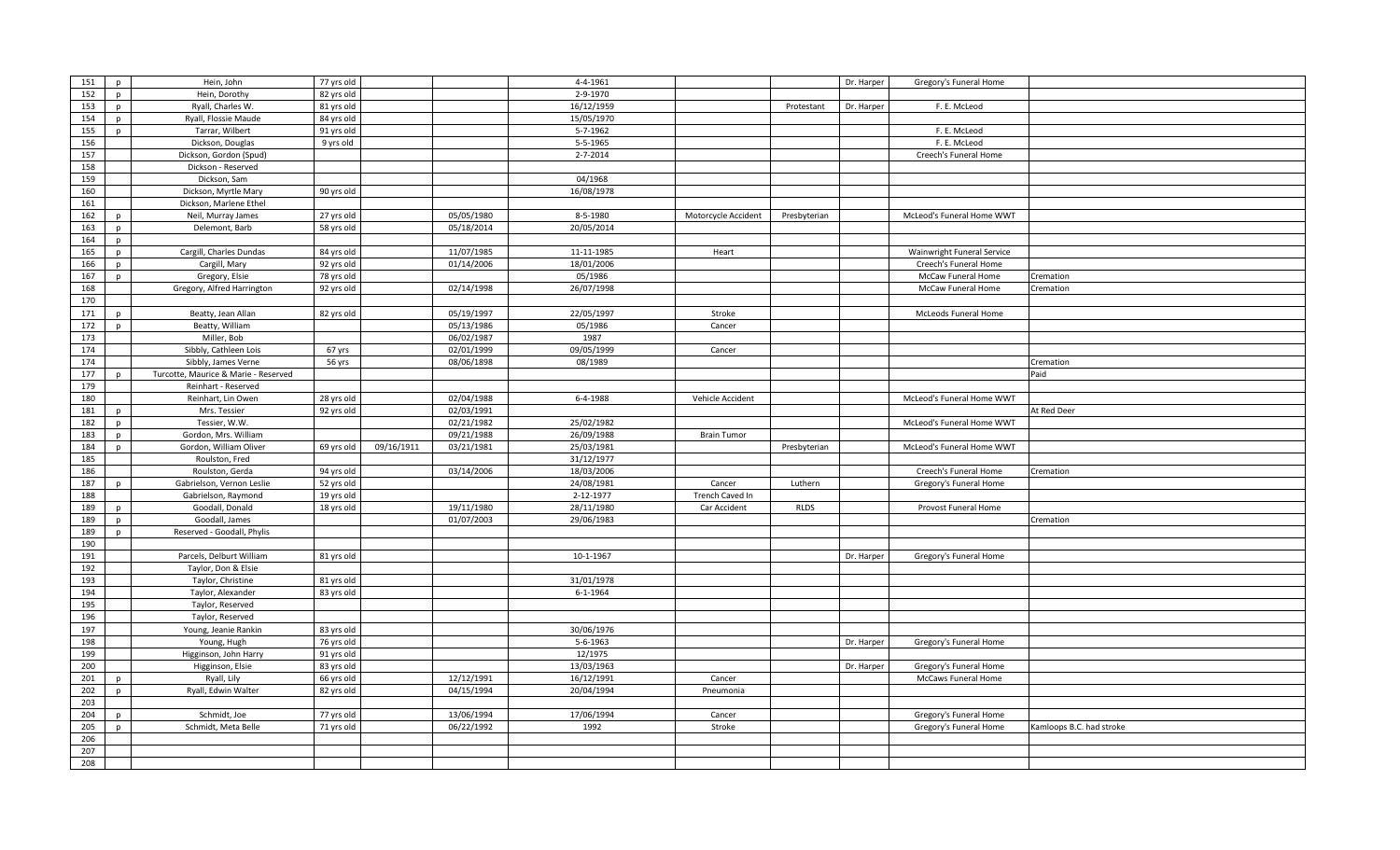| 209 |   |                                     |            |            |             |  |                       |                                                                      |
|-----|---|-------------------------------------|------------|------------|-------------|--|-----------------------|----------------------------------------------------------------------|
| 210 |   |                                     |            |            |             |  |                       |                                                                      |
| 211 |   |                                     |            |            |             |  |                       |                                                                      |
| 212 |   |                                     |            |            |             |  |                       |                                                                      |
| 213 |   |                                     |            |            |             |  |                       |                                                                      |
| 214 |   |                                     |            |            |             |  |                       |                                                                      |
|     |   |                                     |            |            |             |  |                       |                                                                      |
| 215 |   |                                     |            |            |             |  |                       |                                                                      |
| 216 |   |                                     |            |            |             |  |                       |                                                                      |
| 217 |   |                                     |            |            |             |  |                       |                                                                      |
| 218 |   |                                     |            |            |             |  |                       |                                                                      |
| 219 |   |                                     |            |            |             |  |                       |                                                                      |
| 220 |   |                                     |            |            |             |  |                       |                                                                      |
|     |   |                                     |            |            |             |  |                       |                                                                      |
| 221 |   |                                     |            |            |             |  |                       |                                                                      |
| 222 |   |                                     |            |            |             |  |                       |                                                                      |
| 223 |   |                                     |            |            |             |  |                       |                                                                      |
| 224 |   |                                     |            |            |             |  |                       |                                                                      |
| 225 |   |                                     |            |            |             |  |                       |                                                                      |
| 226 |   |                                     |            |            |             |  |                       |                                                                      |
|     |   |                                     |            |            |             |  |                       |                                                                      |
| 227 |   |                                     |            |            |             |  |                       |                                                                      |
| 228 |   |                                     |            |            |             |  |                       |                                                                      |
| 229 |   |                                     |            |            |             |  |                       |                                                                      |
| 230 |   |                                     |            |            |             |  |                       |                                                                      |
| 231 |   |                                     |            |            |             |  |                       |                                                                      |
| 232 |   |                                     |            |            |             |  |                       |                                                                      |
|     |   |                                     |            |            |             |  |                       |                                                                      |
| 233 |   |                                     |            |            |             |  |                       |                                                                      |
| 234 |   |                                     |            |            |             |  |                       |                                                                      |
| 235 |   |                                     |            |            |             |  |                       |                                                                      |
| 236 |   |                                     |            |            |             |  |                       |                                                                      |
| 237 |   |                                     |            |            |             |  |                       |                                                                      |
| 238 |   |                                     |            |            |             |  |                       |                                                                      |
|     |   |                                     |            |            |             |  |                       |                                                                      |
| 239 |   |                                     |            |            |             |  |                       |                                                                      |
| 240 |   |                                     |            |            |             |  |                       |                                                                      |
| 241 |   |                                     |            |            |             |  |                       |                                                                      |
| 242 |   |                                     |            |            |             |  |                       |                                                                      |
| 243 |   |                                     |            |            |             |  |                       |                                                                      |
| 245 |   |                                     |            |            |             |  |                       |                                                                      |
| 246 |   |                                     |            |            |             |  |                       |                                                                      |
|     |   |                                     |            |            |             |  |                       |                                                                      |
| 247 |   |                                     |            |            |             |  |                       |                                                                      |
| 248 |   |                                     |            |            |             |  |                       |                                                                      |
| 249 |   |                                     |            |            |             |  |                       |                                                                      |
| 250 |   |                                     |            |            |             |  |                       |                                                                      |
| 251 |   |                                     |            |            |             |  |                       |                                                                      |
| 252 |   |                                     |            |            |             |  |                       |                                                                      |
| 253 |   |                                     |            |            |             |  |                       |                                                                      |
|     |   |                                     |            |            |             |  |                       |                                                                      |
| 254 |   |                                     |            |            |             |  |                       |                                                                      |
| 255 |   |                                     |            |            |             |  |                       |                                                                      |
| 256 |   |                                     |            |            |             |  |                       |                                                                      |
| 257 |   |                                     |            |            |             |  |                       |                                                                      |
| 258 |   |                                     |            |            |             |  |                       |                                                                      |
| 259 |   |                                     |            |            |             |  |                       |                                                                      |
|     |   |                                     |            |            |             |  |                       |                                                                      |
| 260 |   |                                     |            |            |             |  |                       |                                                                      |
| 261 | p | Fahner, Dean                        |            |            |             |  |                       |                                                                      |
| 262 | p | Fahner (Maria), Mary                | 79 yrs old |            | 5-13-2009   |  | Creech's Funeral Home |                                                                      |
| 263 | p | Vallance, Anna (sister-Mary Fahner) | 72 yrs old | 12/29/2010 | $3-26-2011$ |  |                       | Serenity Funeral Home Edmonton Contact: cynthia@buckingham@telus.net |
| 264 |   |                                     |            |            |             |  |                       |                                                                      |
| 265 |   |                                     |            |            |             |  |                       |                                                                      |
|     |   |                                     |            |            |             |  |                       |                                                                      |
| 266 |   |                                     |            |            |             |  |                       |                                                                      |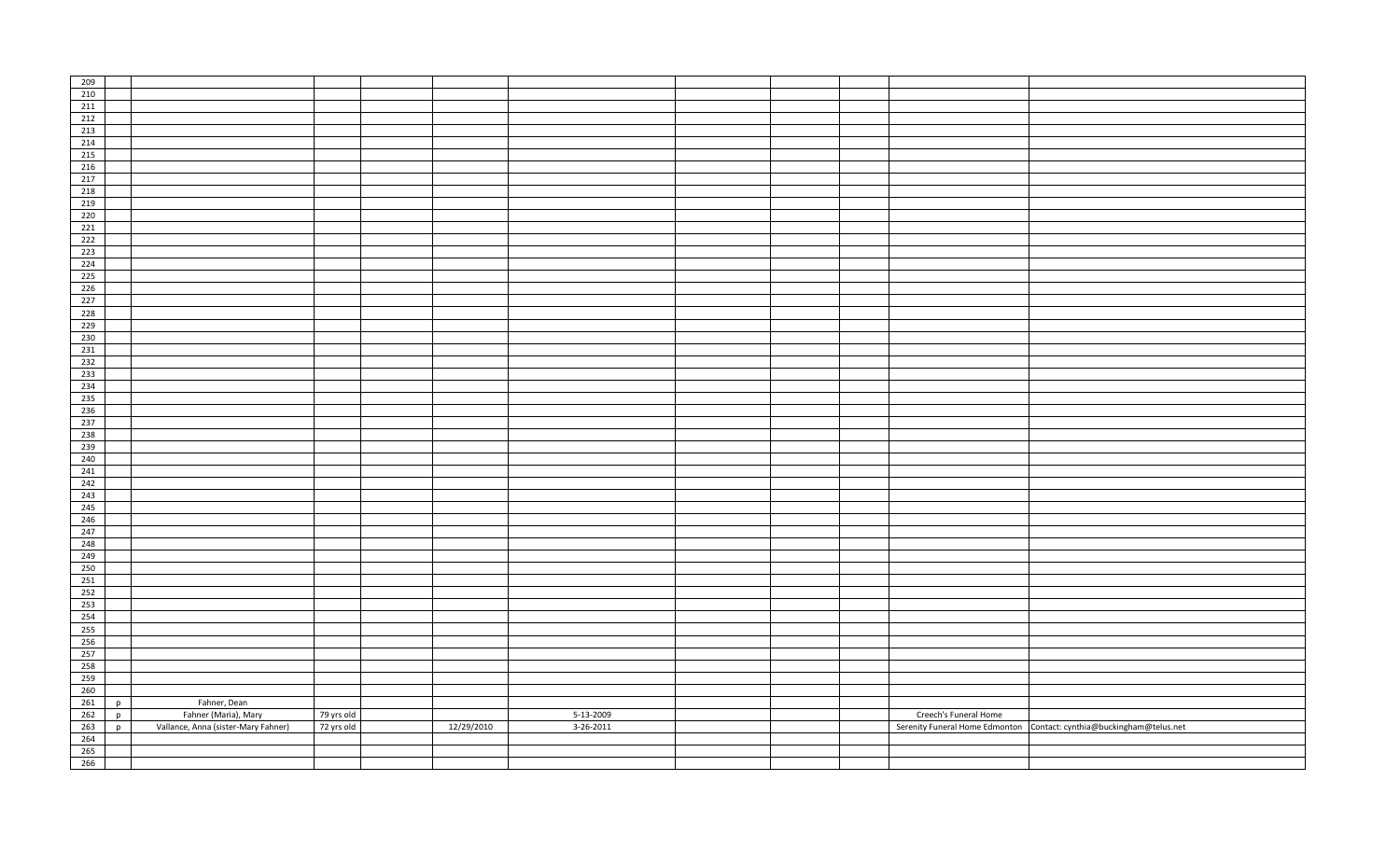| 267 |              |                               |            |            |            |            |            |              |                             |                                                                      |
|-----|--------------|-------------------------------|------------|------------|------------|------------|------------|--------------|-----------------------------|----------------------------------------------------------------------|
| 268 |              |                               |            |            |            |            |            |              |                             |                                                                      |
| 269 |              |                               |            |            |            |            |            |              |                             |                                                                      |
|     |              |                               |            |            |            |            |            |              |                             |                                                                      |
| 270 |              |                               |            |            |            |            |            |              |                             |                                                                      |
| 271 |              |                               |            |            |            |            |            |              |                             |                                                                      |
| 272 |              |                               |            |            |            |            |            |              |                             |                                                                      |
| 273 |              |                               |            |            |            |            |            |              |                             |                                                                      |
| 274 |              |                               |            |            |            |            |            |              |                             |                                                                      |
| 275 |              | Cote, Ruth                    | 65 yrs old |            |            | 5-9-2004   | Cancer     |              | Gregory's Funeral Home      |                                                                      |
| 276 | $\mathsf{D}$ | Gabrielson, Robert Vernon     | 43 yrs old |            | 10/21/2000 | 26/10/2000 |            |              | Gregory's Funeral Home      |                                                                      |
| 277 |              |                               |            |            |            |            |            |              |                             |                                                                      |
| 278 |              |                               |            |            |            |            |            |              |                             |                                                                      |
| 279 |              |                               |            |            |            |            |            |              |                             |                                                                      |
| 280 | p            | Nutbrown, Pat                 |            |            | 01/13/2012 | 21/01/2012 | Cancer     | Presbyterian |                             | Cremation                                                            |
| 280 | p            | Nutbrown, Irene RESERVED      |            |            |            |            |            |              |                             |                                                                      |
| 281 |              | Not Used                      |            |            |            |            |            |              |                             |                                                                      |
| 282 |              | Not Used                      |            |            |            |            |            |              |                             |                                                                      |
|     |              |                               |            |            |            |            |            |              |                             |                                                                      |
| 283 |              |                               |            |            |            |            |            |              |                             |                                                                      |
| 284 |              |                               |            |            |            |            |            |              |                             |                                                                      |
| 285 |              |                               |            |            |            |            |            |              |                             |                                                                      |
| 286 |              |                               |            |            |            |            |            |              |                             |                                                                      |
| 287 |              |                               |            |            |            |            |            |              |                             |                                                                      |
| 288 |              | Gordon, Hal & Brenda RESERVED |            |            |            |            |            |              |                             |                                                                      |
| 289 | p            | Gordon, Edward, John          | 76 yrs old |            | 06/22/1989 | 26/06/1989 | Cancer     | Presbyterian | McLeod Funeral Home         |                                                                      |
| 290 | p            | Gordon, T. Cecil RESERVED     |            |            |            |            |            |              |                             |                                                                      |
| 291 | p            | Gordon, Merie RESERVED        |            |            |            |            |            |              |                             |                                                                      |
| 292 |              |                               |            |            |            |            |            |              |                             |                                                                      |
| 293 |              | Montjoy, Ernestine            |            |            |            |            |            |              |                             | Her ashes are in Niche #14 but her name is on headstone at this plot |
| 294 |              | Montjoy, Stuart               |            |            | 10/17/1995 |            |            |              | McLeod Funeral Home         |                                                                      |
| 295 | $\mathsf{p}$ | Mepham, Cliff                 | 73 yrs old |            | 09/11/1995 | 15/09/1995 | Diabetes   | <b>RLDS</b>  | Gregory's Funeral Home      | Lost both legs/Died suddenly in Provost Nursing Home                 |
| 296 | p            | Gibb, Mr. & Mrs. Mew RESERVED |            |            |            |            |            |              |                             |                                                                      |
| 297 | p            | Gibb, Ida                     |            |            | 12/12/2018 | 19/12/2018 |            |              |                             |                                                                      |
|     |              |                               |            |            |            |            |            |              | Creech's Funeral Home       |                                                                      |
| 298 | p            | Gibb, George                  |            |            |            | 28/06/1996 | Heart      | Presbyterian | Wainwright Funeral Services |                                                                      |
| 299 |              |                               |            |            |            |            |            |              |                             |                                                                      |
| 300 |              |                               |            |            |            |            |            |              |                             |                                                                      |
| 301 | D            | Fahner, Helen                 | 88 yrs old |            | 02/04/2003 | 04/08/2003 |            | Presbyterian | Creech's Funeral Home       |                                                                      |
| 302 | p            | Fahner, Ezra                  | 90 yrs old |            | 08/03/2000 | 9-8-2000   |            |              | Creech's Funeral Home       |                                                                      |
| 303 |              |                               |            |            |            |            |            |              |                             |                                                                      |
| 304 |              |                               |            |            |            |            |            |              |                             |                                                                      |
| 305 |              |                               |            |            |            |            |            |              |                             |                                                                      |
| 306 |              |                               |            |            |            |            |            |              |                             |                                                                      |
| 307 |              |                               |            |            |            |            |            |              |                             |                                                                      |
| 308 |              |                               |            |            |            |            |            |              |                             |                                                                      |
|     |              |                               |            |            |            |            |            |              |                             |                                                                      |
|     |              |                               |            |            |            |            |            |              |                             |                                                                      |
| 309 |              |                               |            |            |            |            |            |              |                             |                                                                      |
| 310 |              |                               |            |            |            |            |            |              |                             |                                                                      |
| 311 |              |                               |            |            |            |            |            |              |                             |                                                                      |
| 312 |              |                               |            |            |            |            |            |              |                             |                                                                      |
| 313 |              |                               |            |            |            |            |            |              |                             |                                                                      |
| 314 |              |                               |            |            |            |            |            |              |                             |                                                                      |
| 315 |              |                               |            |            |            |            |            |              |                             |                                                                      |
| 316 |              |                               |            |            |            |            |            |              |                             |                                                                      |
| 317 | $\mathbf{D}$ | Baynham, Wayne                | 76 yrs old | 16/11/1940 | 06/24/2016 | 06/29/2016 |            |              |                             |                                                                      |
| 318 | p            | Baynham, Clarice              | 82 yrs old | 02/18/1907 | 06/18/1989 | 22/06/1989 | Aneurism   | Presbyterian | Gregory's Funeral Home      |                                                                      |
| 319 | p            | Baynham, Lloyd                | 83 yrs old | 09/25/1906 | 08/01/1990 | 3-8-1990   |            | Presbyterian | Gregory's Funeral Home      |                                                                      |
| 320 | p.           | Mitchell, Mildred             | 73 yrs old |            | 05/1994    | 2-6-1994   |            | Presbyterian |                             |                                                                      |
| 321 |              | Mitchell, John                | 88 yrs old |            | 08/29/2005 | 2-9-2005   |            | Presbyterian | Creech's Funeral Home       |                                                                      |
| 321 |              | Mitchell, Colton Sky          |            |            | 07/22/2008 | 26/07/2008 | Still Born |              |                             | Cremation                                                            |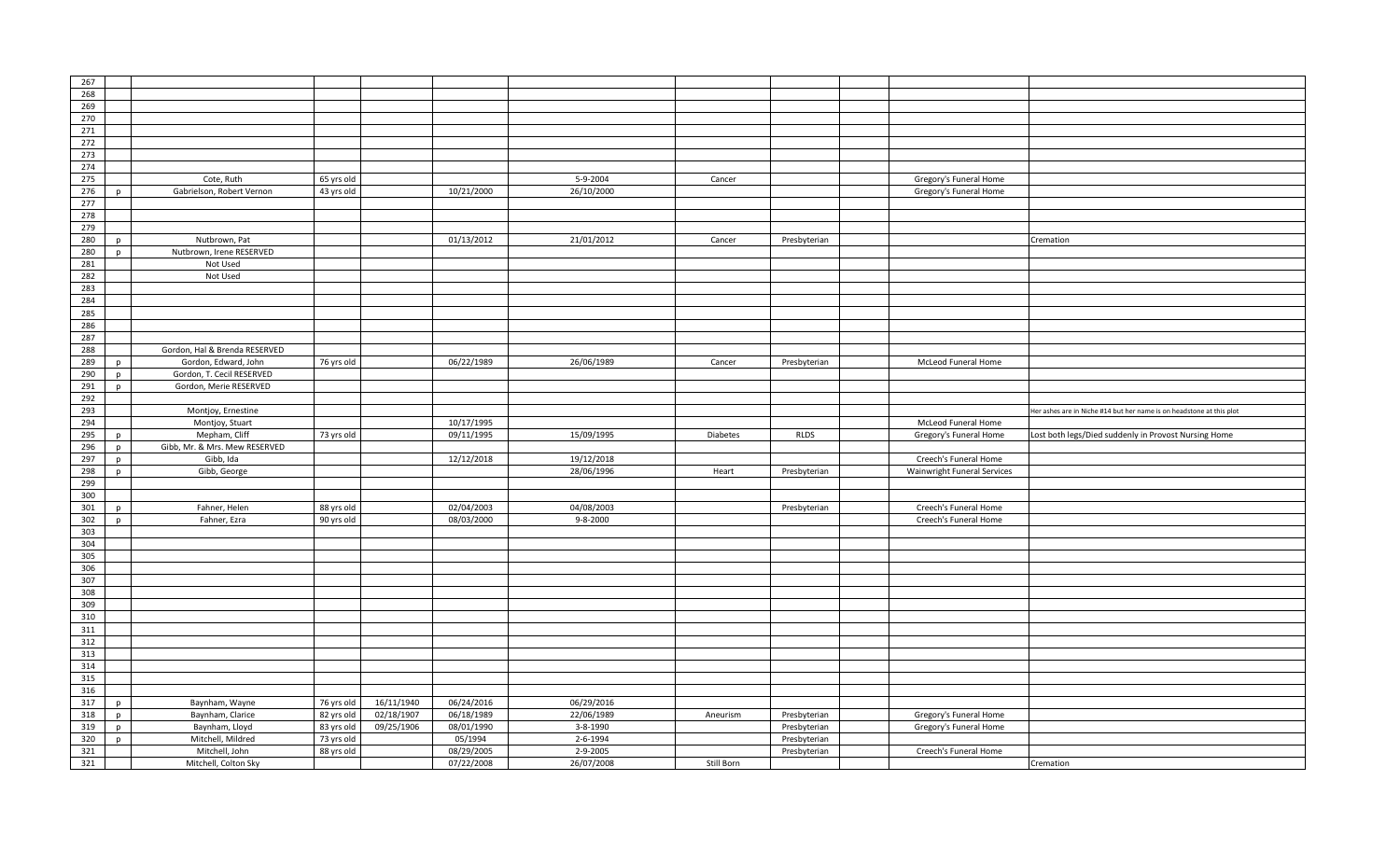| 322        |    |                                     |            |            |            |                |               |              |                            |                                  |
|------------|----|-------------------------------------|------------|------------|------------|----------------|---------------|--------------|----------------------------|----------------------------------|
| 323        |    |                                     |            |            |            |                |               |              |                            |                                  |
| 324        |    |                                     |            |            |            |                |               |              |                            |                                  |
| 325        |    | Schopfer, August                    | 84 yrs old |            | 02/20/2000 | 23/02/2000     | Heart         | Presbyterian | Creech's Funeral Home      |                                  |
| 326        |    | Schopfer, Isabelle. RESERVED        |            |            |            |                |               |              |                            |                                  |
| 327        |    | Neil, James                         | 96 yrs old |            | 06/28/2012 | $4 - 7 - 2012$ |               |              | McCaw's Funeral Home Lloyd |                                  |
| 328        |    | Neil, Elizabeth                     | 96 yrs old |            | 10/10/2015 | 10/16/2015     |               |              | McCaw's Funeral Home Lloyd |                                  |
| 329        |    |                                     |            |            |            |                |               |              |                            |                                  |
| 330        |    | Reserved - Giggs, Beverly           |            |            |            |                |               |              |                            |                                  |
| 331        |    | Not Used                            |            |            |            |                |               |              |                            |                                  |
| 332        |    | Not Used                            |            |            |            |                |               |              |                            |                                  |
| 333        | p  | Bell, Archie                        |            |            | 03/19/1993 | 1993           | Stroke        | Presbyterian |                            |                                  |
| 334        | p  | Bell, Irene                         |            | 08/09/1916 | 29/01/2017 | 03/02/2017     | Old age       | Presbyterian |                            |                                  |
| 335        |    | Perkins, Grace                      | 77 yrs old |            | 02/28/1999 | 1999           |               |              |                            |                                  |
| 335        |    | Perkins, Charlie                    |            |            | 12/1999    |                |               |              |                            | Buried at the farm               |
| 336        |    | Perkins, William J. (Bill) RESERVED |            |            |            |                |               |              |                            |                                  |
| 337        |    | Schopfer, Neil RESERVED             |            |            |            |                |               |              |                            |                                  |
| 338        |    | Schopfer, Neil RESERVED             |            |            |            |                |               |              |                            |                                  |
| 339        | p  | Dickson RESERVED                    |            |            |            |                |               |              |                            |                                  |
| 340        | p  | Dickson, Chris                      | 24 yrs old |            | 20/09/2011 | 24/09/2011     | Electricution |              | Creech's Funeral Home      | Electricution-Auger & Power Line |
| 341        | p  | Dickson RESERVED                    |            |            |            |                |               |              |                            |                                  |
| 342        | p  | Dickson RESERVED                    |            |            |            |                |               |              |                            |                                  |
| 343        |    |                                     |            |            |            |                |               |              |                            |                                  |
| 344        |    |                                     |            |            |            |                |               |              |                            |                                  |
| 345        |    |                                     |            |            |            |                |               |              |                            |                                  |
| 346        |    |                                     |            |            |            |                |               |              |                            |                                  |
| 347        |    |                                     |            |            |            |                |               |              |                            |                                  |
| 348        |    |                                     |            |            |            |                |               |              |                            |                                  |
| 349        |    |                                     |            |            |            |                |               |              |                            |                                  |
| 350        |    |                                     |            |            |            |                |               |              |                            |                                  |
| 351        |    |                                     |            |            |            |                |               |              |                            |                                  |
| 352        |    |                                     |            |            |            |                |               |              |                            |                                  |
| 353        |    |                                     |            |            |            |                |               |              |                            |                                  |
| 354        |    |                                     |            |            |            |                |               |              |                            |                                  |
| 355        |    |                                     |            |            |            |                |               |              |                            |                                  |
| 356        |    |                                     |            |            |            |                |               |              |                            |                                  |
| 357<br>358 |    |                                     |            |            |            |                |               |              |                            |                                  |
| 359        |    |                                     |            |            |            |                |               |              |                            |                                  |
| 360        |    |                                     |            |            |            |                |               |              |                            |                                  |
| 361        |    |                                     |            |            |            |                |               |              |                            |                                  |
| 362        |    |                                     |            |            |            |                |               |              |                            |                                  |
| 363        |    |                                     |            |            |            |                |               |              |                            |                                  |
| 364        |    |                                     |            |            |            |                |               |              |                            |                                  |
| 365        | p  | Haldenby RESERVED                   |            |            |            |                |               |              |                            |                                  |
| 366        | p  | Haldenby RESERVED                   |            |            |            |                |               |              |                            |                                  |
| 367        | p  | Haldenby RESERVED                   |            |            |            |                |               |              |                            |                                  |
| 368        | p  | Haldenby, Chelsey                   | 9 yrs old  |            | 12/22/2000 | 29/12/2000     | Influenza B   |              | Gregory's Funeral Home     |                                  |
| 369        | p  | Haldenby RESERVED                   |            |            |            |                |               |              |                            |                                  |
| 370        | p  | Haldenby RESERVED                   |            |            |            |                |               |              |                            |                                  |
| 371        | p  | Haldenby RESERVED                   |            |            |            |                |               |              |                            |                                  |
| 372        |    |                                     |            |            |            |                |               |              |                            |                                  |
| 373        |    |                                     |            |            |            |                |               |              |                            |                                  |
| 374        | P  | Res - David Fraser                  |            |            |            |                |               |              |                            |                                  |
| 374        | P. | Res - Joanne Fraser                 |            |            |            |                |               |              |                            |                                  |
| 375        |    |                                     |            |            |            |                |               |              |                            |                                  |
| 376        |    |                                     |            |            |            |                |               |              |                            |                                  |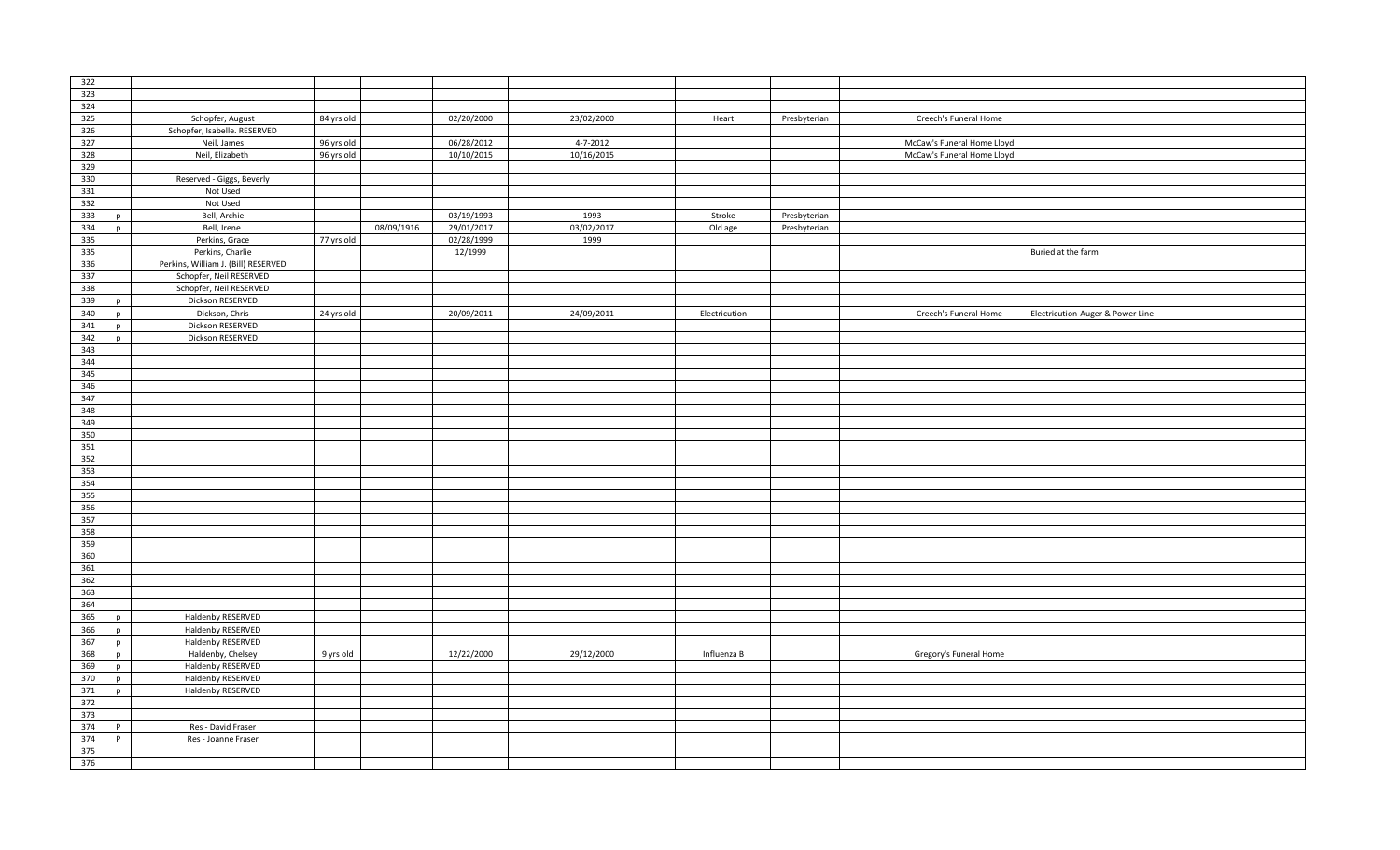| 377 | p | Perkins, Gladys RESERVED                     |            |            |                |        |                        |                        |
|-----|---|----------------------------------------------|------------|------------|----------------|--------|------------------------|------------------------|
| 378 | p | Perkins, Gladys RESERVED                     |            |            |                |        |                        |                        |
| 379 |   |                                              |            |            |                |        |                        |                        |
| 380 |   |                                              |            |            |                |        |                        |                        |
| 381 |   | Not Used                                     |            |            |                |        |                        |                        |
| 382 |   | Not Used                                     |            |            |                |        |                        |                        |
| 383 |   |                                              |            |            |                |        |                        |                        |
| 384 |   |                                              |            |            |                |        |                        |                        |
| 385 |   | Busch, Edward Charles                        |            |            |                |        |                        | Reserved by G. Perkins |
| 386 |   | Busch, Harold                                |            |            |                |        |                        | Reserved by G. Perkins |
| 387 |   |                                              |            |            |                |        |                        |                        |
| 388 |   |                                              |            |            |                |        |                        |                        |
| 389 |   | Turcotte, Marie (Mary) Turcotte, Maurice RES | 87         | 11/01/2015 | 11/07/2015     | Gospel | Gregory's Funeral Home |                        |
| 390 |   |                                              |            |            |                |        |                        |                        |
| 391 |   |                                              |            |            |                |        |                        |                        |
| 392 |   |                                              |            |            |                |        |                        |                        |
| 393 | p | Ridley, Dianne                               |            | 06/13/2005 | 06/2005        |        |                        |                        |
| 394 | p | Ridley, Bobby (Robert) RESERVED              |            |            |                |        |                        |                        |
| 395 | p | Ridley, Alieta Lauretta                      | 82 yrs old | 01/26/2002 | $1 - 2 - 2002$ |        | Gregory's Funeral Home |                        |
| 396 | p | Ridley, William Sr.                          |            | 06/02/2004 | 7-6-2004       |        | Gregory's Funeral Home |                        |
| 397 |   | RES Ridley, William A and Roberta            |            |            |                |        |                        |                        |
| 398 |   |                                              |            |            |                |        |                        |                        |
| 399 |   |                                              |            |            |                |        |                        |                        |
| 400 |   |                                              |            |            |                |        |                        |                        |
| 401 |   |                                              |            |            |                |        |                        |                        |
| 402 |   |                                              |            |            |                |        |                        |                        |
| 403 |   |                                              |            |            |                |        |                        |                        |
| 404 |   |                                              |            |            |                |        |                        |                        |
| 405 |   |                                              |            |            |                |        |                        |                        |
| 406 |   |                                              |            |            |                |        |                        |                        |
|     |   |                                              |            |            |                |        |                        |                        |
|     |   |                                              |            |            |                |        |                        |                        |
|     |   |                                              |            |            |                |        |                        |                        |
|     |   |                                              |            |            |                |        |                        |                        |
|     |   |                                              |            |            |                |        |                        |                        |
|     |   |                                              |            |            |                |        |                        |                        |
|     |   |                                              |            |            |                |        |                        |                        |
|     |   |                                              |            |            |                |        |                        |                        |
|     |   |                                              |            |            |                |        |                        |                        |
|     |   |                                              |            |            |                |        |                        |                        |
|     |   |                                              |            |            |                |        |                        |                        |
|     |   |                                              |            |            |                |        |                        |                        |
|     |   |                                              |            |            |                |        |                        |                        |
|     |   |                                              |            |            |                |        |                        |                        |
|     |   |                                              |            |            |                |        |                        |                        |
|     |   |                                              |            |            |                |        |                        |                        |
|     |   |                                              |            |            |                |        |                        |                        |
|     |   |                                              |            |            |                |        |                        |                        |
|     |   |                                              |            |            |                |        |                        |                        |
|     |   |                                              |            |            |                |        |                        |                        |
|     |   |                                              |            |            |                |        |                        |                        |
|     |   |                                              |            |            |                |        |                        |                        |
|     |   |                                              |            |            |                |        |                        |                        |
|     |   |                                              |            |            |                |        |                        |                        |
|     |   |                                              |            |            |                |        |                        |                        |
|     |   |                                              |            |            |                |        |                        |                        |
|     |   |                                              |            |            |                |        |                        |                        |